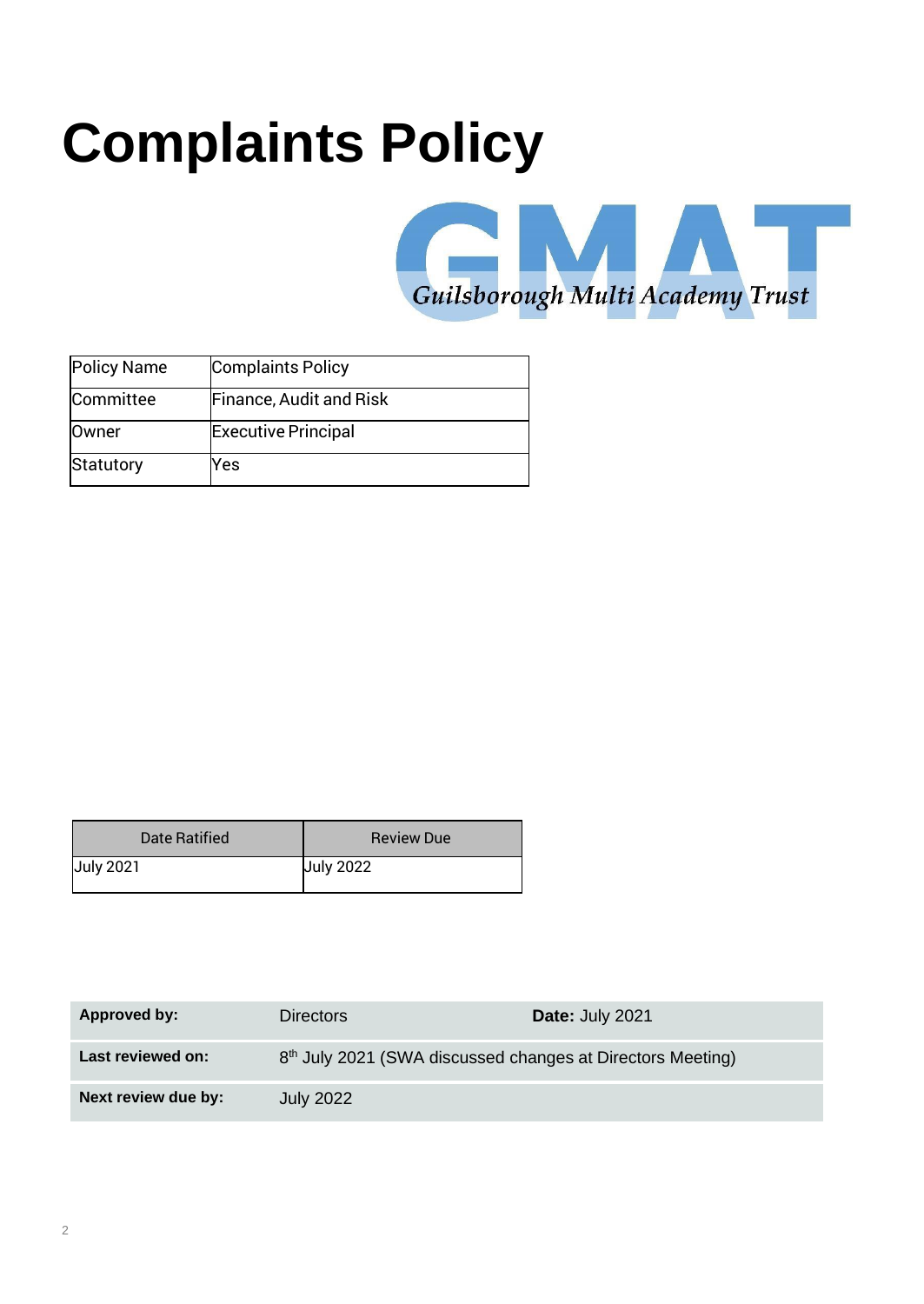# **Contents**

## <span id="page-1-0"></span>**1. Aims**

Our trust aims to meet its statutory obligations when responding to complaints from parents of pupils at the academy, and others.

When responding to complaints, we aim to:

- Be impartial and non-adversarial
- Facilitate a full and fair investigation by an independent person or panel, where necessary
- Address all the points at issue and provide an effective and prompt response
- Treat complainants with respect
- Keep complainants informed of the progress of the complaints process
- Consider how the complaint can feed into academy and trust improvement evaluation processes

We try to resolve concerns or complaints by informal means wherever possible. Where this is not possible, formal procedures will be followed.

The trust will aim to give the complainant the opportunity to complete the complaints procedure in full.

To support this, we will ensure we publicise the existence of this policy and make it available on our website, and on the websites of our academies.

# <span id="page-1-1"></span>**2. Legislation and guidance**

This document meets the requirements set out in part 7 of the schedule to the [Education \(Independent Academy](http://www.legislation.gov.uk/uksi/2014/3283/schedule/made) [Standards\) Regulations 2014, w](http://www.legislation.gov.uk/uksi/2014/3283/schedule/made)hich states that we must have and make available a written procedure to deal with complaints from parents of pupils in our trust.

It is also based on guidance published by the Education and Skills Funding Agency (ESFA) on [creating a complaints](https://www.gov.uk/government/publications/setting-up-an-academies-complaints-procedure) [procedure that complies with the above regulations, a](https://www.gov.uk/government/publications/setting-up-an-academies-complaints-procedure)nd refers to [good practice guidance on setting up complaints](https://www.gov.uk/government/publications/school-complaints-procedures) [procedures](https://www.gov.uk/government/publications/school-complaints-procedures) from the Department for Education (DfE).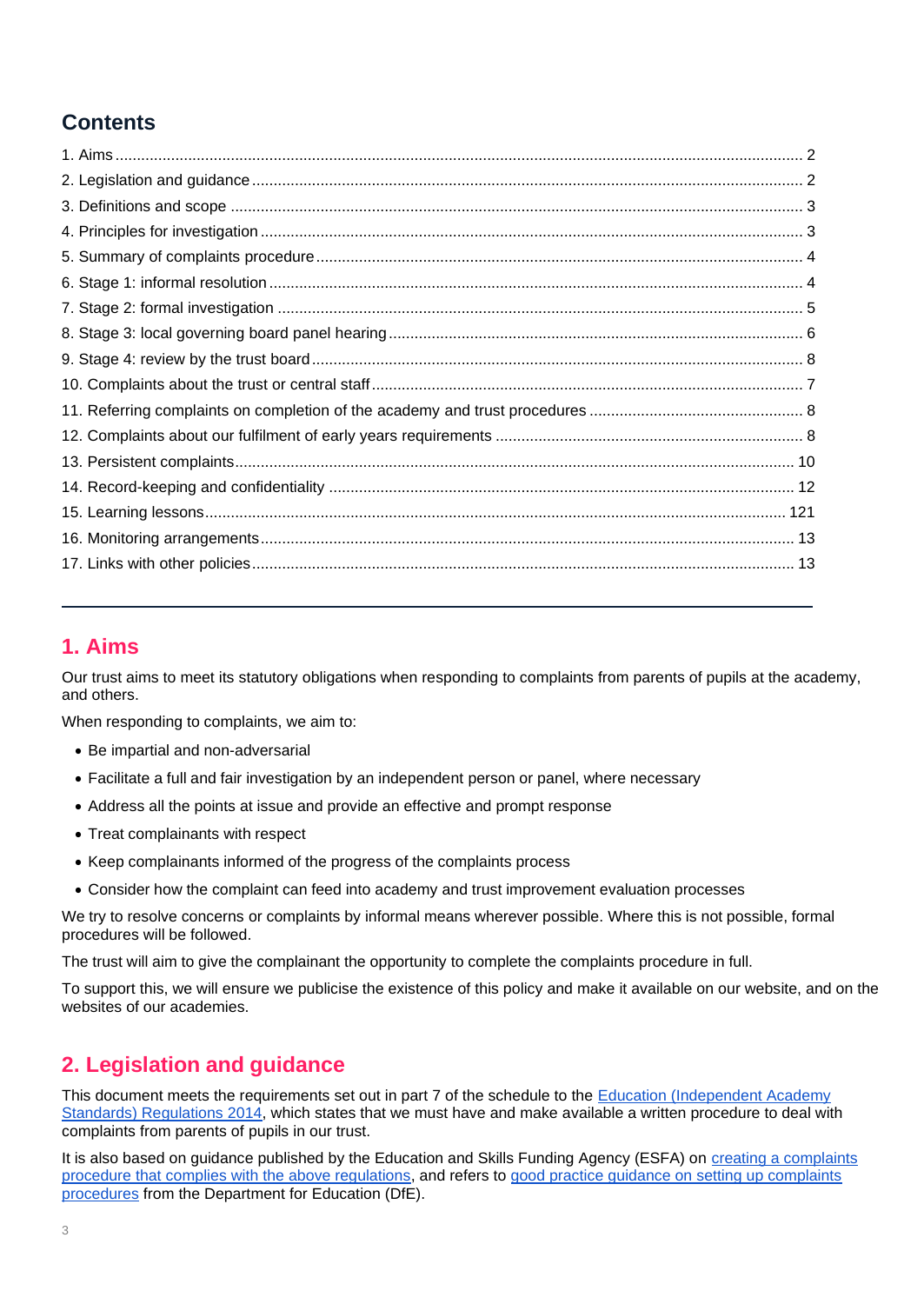This policy complies with our funding agreement and articles of association.

In addition, it addresses duties set out in the [Early Years Foundation Stage statutory framework](https://www.gov.uk/government/publications/early-years-foundation-stage-framework--2) with regards to dealing with complaints about the trust's fulfilment of Early Years Foundation Stage requirements.

## <span id="page-2-0"></span>**3. Definitions and scope**

3.1 The DfE guidance explains the difference between a concern and a complaint:

A **concern** is defined as "an expression of worry or doubt over an issue considered to be important for which reassurances are sought".

The trust will resolve concerns through day-to-day communication as far as possible.

A **complaint** is defined as "an expression of dissatisfaction however made, about actions taken or a lack of action".

The trust intends to resolve complaints informally where possible, at the earliest possible stage.

There may be occasions when complainants would like to raise their concerns formally. This policy outlines the procedure relating to handling such complaints.

This policy does not cover complaints procedures relating to:

- Admissions
- Statutory assessments of special educational needs (SEN)
- Safeguarding matters
- Exclusion
- Whistle-blowing
- Staff grievances
- Staff discipline

Please see our separate policies for procedures relating to these types of complaint.

- 3.2 Arrangements for handling complaints from parents of children with SEN about an academy's support are within the scope of this policy. Such complaints should first be made to the class teacher, form tutor or special educational needs co-ordinator (SENCO) depending on the nature of the complaint; they will then be referred to this complaints policy. Our SEN policy and information report includes information about the rights of parents of pupils with disabilities who believe that our trust, or an academy within our trust, has discriminated against their child.
- 3.3 Complaints about services provided by other providers who use trust premises or facilities should be directed to the provider concerned.
- 3.4 For the avoidance of doubt "working days" refers to term time teaching days and "parents" refer to parents/carers.
- 3.5 In all cases for time limits, these could be subject to change, but the complainant would be kept informed if this were to be the case.
- 3.6 For Headteacher read Head of School (Naseby Academy) or Principal (Guilsborough Academy).

### <span id="page-2-1"></span>**4. Principles for investigation**

When investigating a complaint, we will try to clarify:

- What has happened
- Who was involved
- What the complainant feels would put things right

We also intend to address complaints as quickly as possible. To achieve this, realistic and reasonable time limits will be set for each action within each stage.

Where further investigations are necessary, new time limits will be set, and the complainant will be sent details of the new deadline with an explanation for the delay.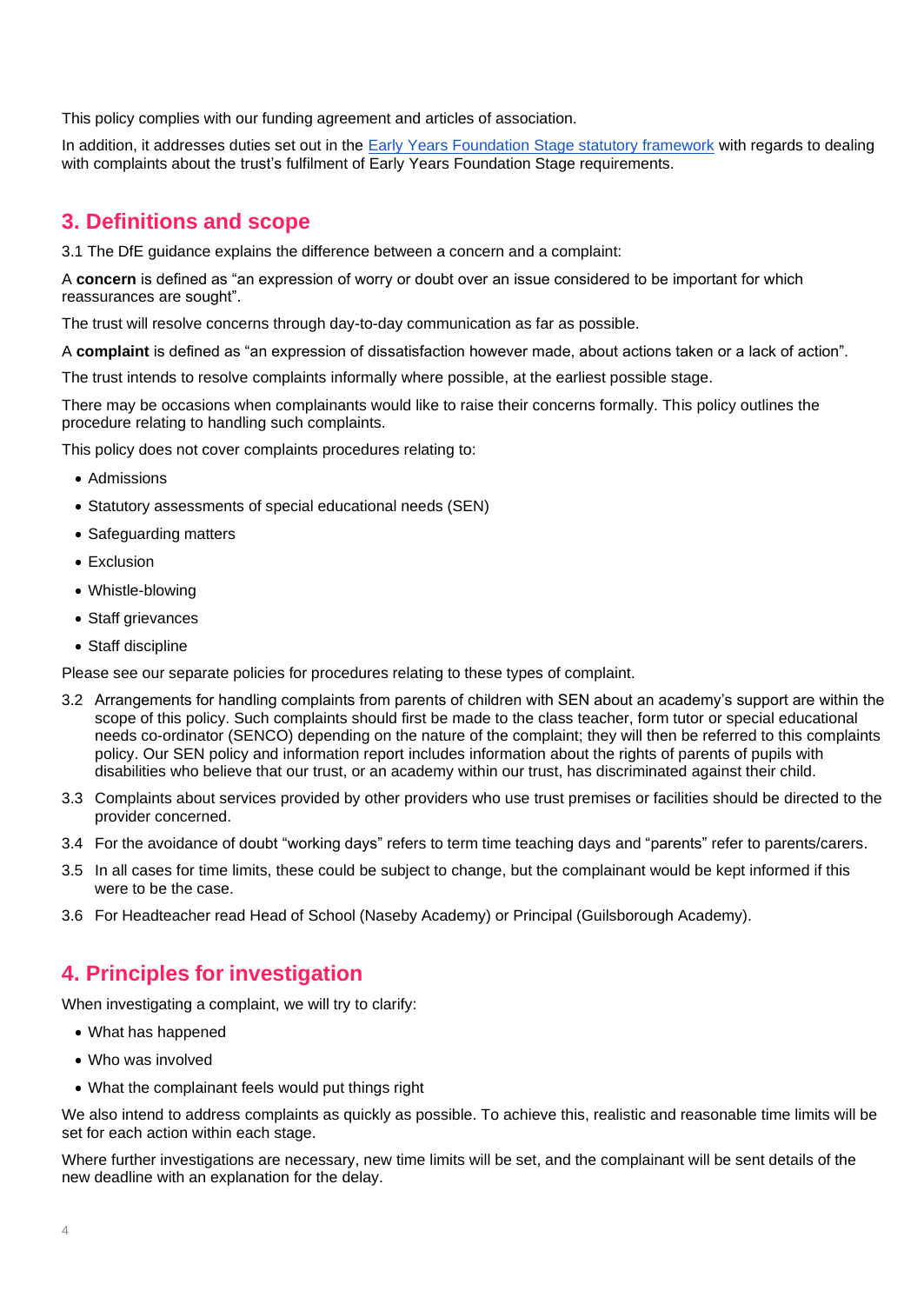The trust expects that complaints will be made as soon as possible after an incident arises, and no later than 3 months afterwards. We will consider exceptions to this time frame in circumstances where there were valid reasons for not making a complaint at that time and the complaint can still be investigated in a fair manner for all involved.

## <span id="page-3-0"></span>**5. Summary of complaints procedure**

We have adopted a 4-stage process for dealing with complaints:

- Stage 1 informal resolution
- Stage 2 formal investigation
- Stage 3 local governing board panel hearing
- Stage 4 review by the trust board.

#### <span id="page-3-1"></span>**6. Stage 1: informal resolution**

- 6.1 The trust will take informal concerns seriously and make every effort to resolve that matter quickly.
- 6.2 For the purpose of this procedure concerns are defined as having a worry or doubt over an issue considered to be important for which reassurances are sought. The majority of concerns can be dealt with without resorting to the formal stages of the formal complaints procedure (see below). The Trust encourages those that have concerns to raise them with the appropriate person at the academy and to work constructively with that person towards resolving them. The extent to which this was both attempted and followed may be taken into consideration when assessing the reasonableness of a complaint during the formal stages of the procedure.
- 6.3 If a parents/carers, members of the public or other stakeholders have concerns the following procedures should be followed:
	- They should discuss their concern as soon as possible with the relevant member of academy staff, and if not satisfied;
	- Discuss their concern with a senior member of staff and, if not satisfied;

If they are unclear who to contact or how to contact them, they should contact the appropriate academy office [\(info@guilsborough.northants.sch.uk](mailto:info@guilsborough.northants.sch.uk) or [bursar@naseby-ce.northants-ecl.gov.uk\)](mailto:bursar@naseby-ce.northants-ecl.gov.uk).

- 6.4 There is no rigid time-scale for resolving concerns at this stage, given the importance of dialogue through informal discussions, however it is expected that most concerns will be resolved within 10 working days. Should the nature of complexity of the concern mean that more time is required, the member of academy staff will contact the person with the concern within 10 working days informing them of the reason for the delay and confirming a revised date for resolution.
- 6.5 The informal stage may involve:
	- A meeting between the complainant and the relevant member of staff or their line manager
	- Provision of additional information or clarification
	- Amendments to provision or practice
	- Provision of additional support or guidance
	- **Mediation**
	- Conflict resolution
- <span id="page-3-2"></span>6.6 If the issue cannot be resolved as above then the complaint should be formally raised with the Head of School/Principal by completing the complaint form in Appendix 1. A meeting will then be scheduled to discuss the concern.

Stage 2 of the procedure will only be pursued if discussions at Stage 1 have failed to reassure or alleviate the concerns that have been raised.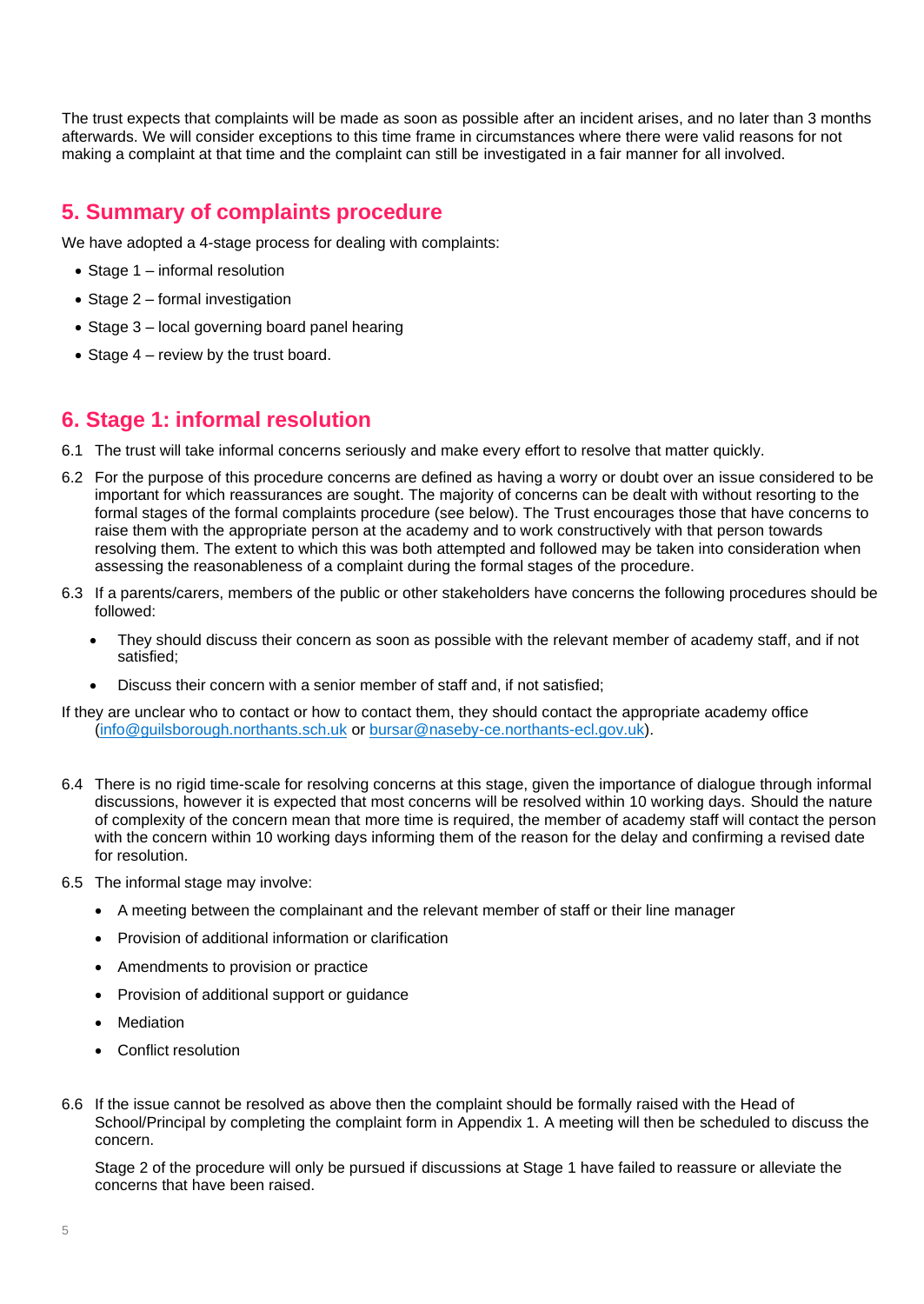# **7. Stage 2: formal investigation**

The formal stage involves the complainant putting the complaint into writing, by completing the form in Appendix 1 and submitting copies of any relevant documents.

# **7.1 Addressing your complaint**

Complaints not involving the Head of School, Principal or a member of the local governing board should be directed to the Headteacher. This can be done by:

- Email: [principalpa@guilsborough.northants.sch.uk](mailto:principalpa@guilsborough.northants.sch.uk) at Guilsborough Academy and [head@naseby-ce.northants](mailto:head@naseby-ce.northants-ecl.gov.uk)[ecl.gov.uk](mailto:head@naseby-ce.northants-ecl.gov.uk) at Naseby Academy
- Letter addressed to the headteacher, delivered to the academy office.

Complaints involving the Head of School/Principal or a member of the local governing board should be directed to the chair of the local governing board marked confidential. This can be done by:

- Email: [governorclerk@guilsborough.northants.sch.uk](mailto:governorclerk@guilsborough.northants.sch.uk) for both Guilsborough Academy and Naseby Academy.
- Letter addressed to the chair of the local governing board, delivered to the academy office.

Complaints involving the chair of the local governing board should be directed to the chair of the board of trustees and marked confidential. This can be done by:

- Email: [governorclerk@guilsborough.northants.sch.uk](mailto:governorclerk@guilsborough.northants.sch.uk)
- Letter addressed to the chair of the board of trustees at the academy office.

If you are not sure where to address your complaint, contact the appropriate academy office.

Please note that it is anticipated that any complaints received will be followed up by the person in the role identified in this policy. However, there needs to be a balance achieved with expediency and staff availability and in the case of an unexpected, exceptional event another employee or officer of the MAT may do this at the discretion of the Executive Principal. Should the complaint relate to the Executive Principal then that decision will be taken or approved by the Chair of Directors.

# **7.2 Investigation**

The complainant will receive written acknowledgement of their complaint within 5 working days.

The investigating officer (e.g. the headteacher, the chair of the local governing board or other appointed person) will then conduct their own investigation. The investigation may include:

- Reviews of relevant documents
- Interviews with pupils, parents, staff and other involved parties
- Meeting with the complainant
- All involved in investigating (or hearing?) a complaint must have had GMAT board recognised complaints training prior to their involvement.
- All involved in considering, investigating, and hearing a complaint must refer to and follow the MAT complaints policy.
- All those that have access to considering what stage a complaint is currently at need to ensure that the complaints policy is followed, including referring the complaint back to the complainant if they are not following the policy.
- Timely deadlines should be set and kept to when corresponding with a complainant, to minimise unnecessary pressure on staff involved.
- An independent investigation in relation to another Director, a governor or a school leader should be carried out by an independent person nominated by the Chair of Directors (or Deputy if the complaint relates to the Chair). When appointing someone the Chair of Directors will bear in mind that the person needs to be appropriately qualified to carry out the investigation and have relevant sector experience.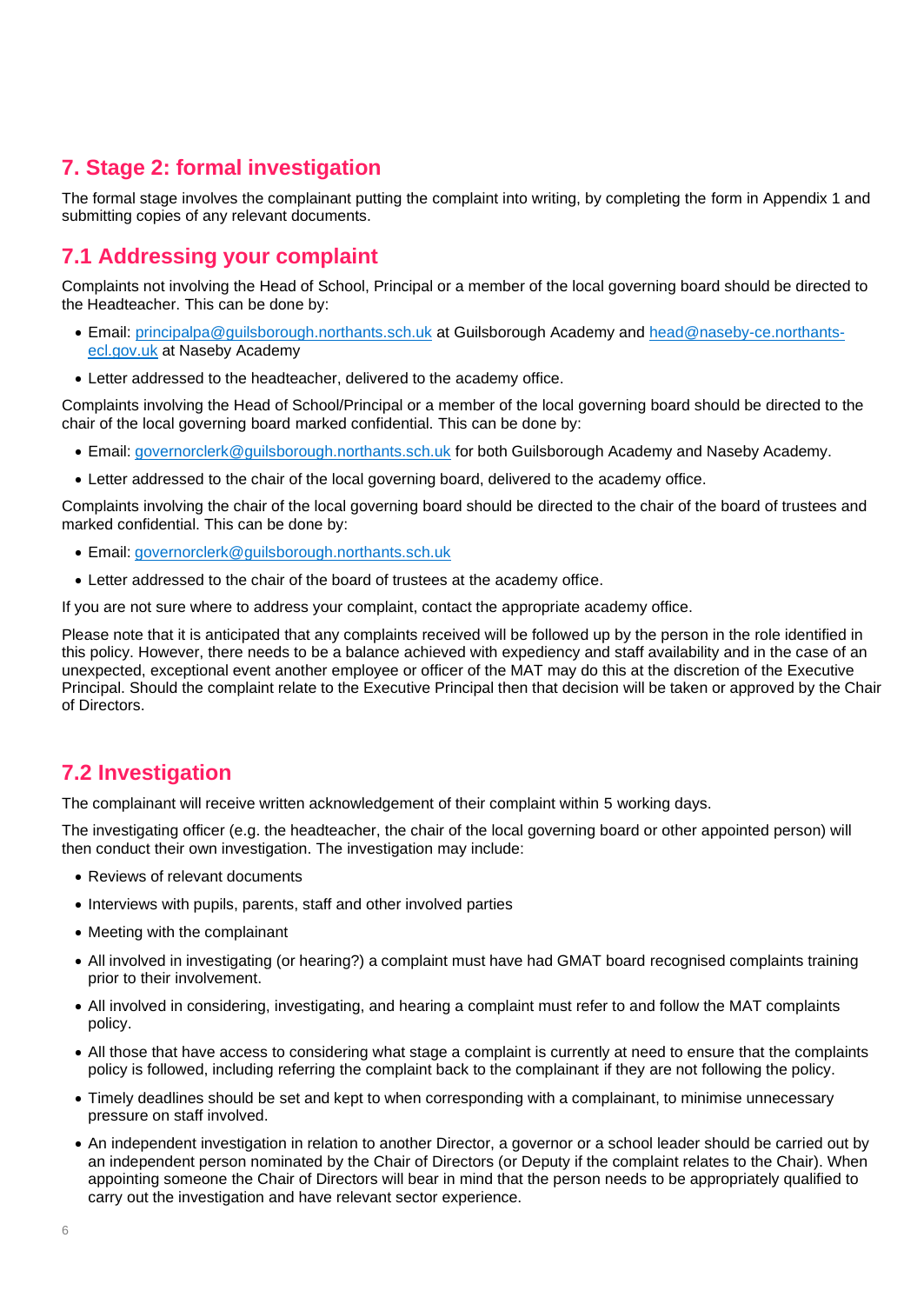- The Chair of Directors (or Deputy if the complaint relates to the Chair) will make sure at each stage of the investigation that they are satisfied with the quality of the investigation and investigator. Recognising that the outcome of an investigation is fundamentally important, for the avoidance of doubt the Chair (or Deputy as the case may be) has the express power to terminate an external investigation should they consider, in their sole discretion reasonably exercised, that the investigation has become unhelpful, and or to appoint a replacement external investigator.
- Complaint hearings should only be held once it is clear to all involved what the complainant is specifically complaining about. This will allow all parties to prepare appropriately, and only relevant people be invited to the meeting.

After considering the available evidence, the investigating officer can decide to:

- Uphold the complaint and direct that certain action be taken to resolve it
- Uphold the complaint in part (in other words find an aspect or aspects of the complaint to be valid, but not the whole complaint) direct for certain action to be taken, or
- dismiss the complaint entirely.

The written conclusion of this investigation will be sent to the complainant within 10 working days. Should the nature of complexity of the concern mean that more time is required, the investigator will contact the Complainant within 10 working days informing them of the reason for the delay.

If the complainant is not satisfied with the response following the investigation and wishes to proceed to the next stage of this procedure, they should inform the investigating officer in writing within 5 working days and complete the stage 3 complaints form at appendix 2.

In all cases, if a complainant is unable to complete the written complaint form in Appendices 1 and 2 by reason of disability or language difference, they should contact the clerk to governors at the appropriate academy or by email to [governorclerk@guilsborough.northants.sch.uk o](mailto:governorclerk@guilsborough.northants.sch.uk)r the academy office so that any request for alternative arrangements can be considered and bespoke arrangements made within the spirit of the policy for suitable support to be given to assist in the completion of the form.

### <span id="page-5-0"></span>**8. Stage 3: Local governing board panel hearing**

The complainant can escalate the complaint to the panel hearing stage if they are not satisfied with the response to the complaint at the second, formal, stage, by submitting the stage 3 complaints form found in appendix 2.

The panel will be appointed by or on behalf of the trust and must consist of at least 3 people who were not directly involved in the matters detailed in the complaint. At least 1 panel member must be independent of the management and running of the academy.

For the avoidance of doubt, a Local Governor of a GMAT Academy may be the independent Complaint Panel member, as long as they are not an employee of the Trust, and they are sufficiently removed from the management and running of the Trust to be considered truly independent.

The panel cannot be made up solely of local governing board members to that academy, as they are not independent of the management and running of the academy.

The panel will have access to the existing record of the complaint's progress (see section entitled 'Record Keeping' below). The local governing board is responsible for ensuring that the panel is properly minuted.

The complainant must be notified of the date, time and location of the review panel at least 5 working days in advance. However, the review panel reserves the right to convene at their convenience rather than that of the complainant.

The panel **may** decide to invite the following to attend the review meeting:

- the complainant
- the headteacher (or chair of the governing board as appropriate) who investigated the complaint and made the decision at stage 1
- relevant persons involved the complaint
- persons whom, in the view of the panel, can provide relevant advice and information relating to the subject of the complaint and the review process at stage 2.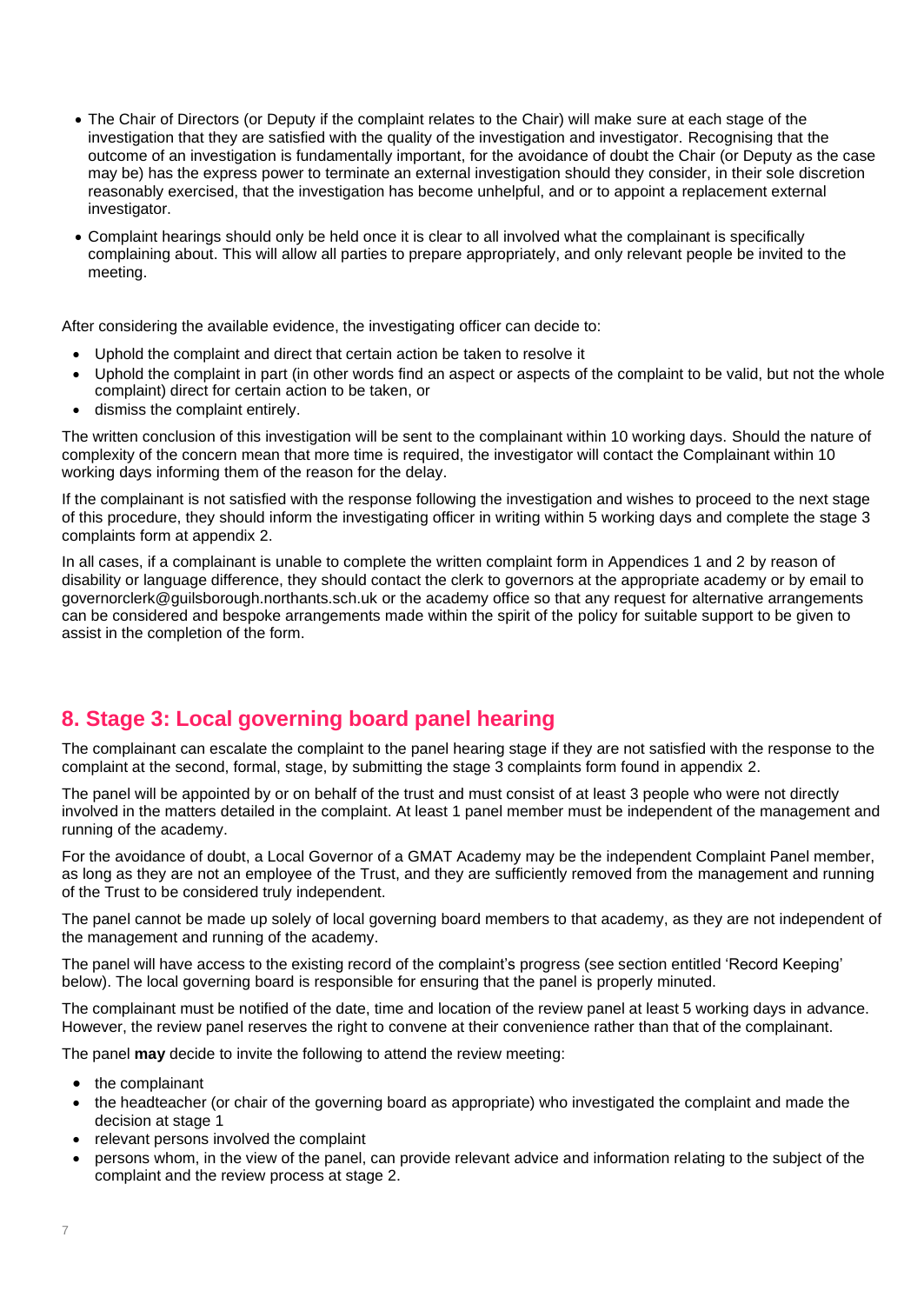At the review panel hearing, the complainant, and representatives from the school, as appropriate, will be present. Each will have an opportunity to set out written submissions prior to the meeting. All documentation must be received by all parties at least 5 days before the meeting.

If the complainant is invited to attend the meeting, they may bring someone along to provide support. This can be a relative or friend. Generally, we do not encourage either party to bring legal representatives to the panel hearing. However, there may be occasions when legal representation is appropriate. For instance, if an academy employee is called as a witness in a complaint meeting, they may wish to be supported by union and/or legal representation.

Note: Complaints about staff conduct will not generally be handled under this complaint's procedure. Complainants will *be advised that any staff conduct complaints will be considered under staff disciplinary procedures, if appropriate, but outcomes will not be shared with them.*

Representatives from the media are not permitted to attend.

At the hearing, everyone will have the opportunity to give statements and present their evidence, and witnesses will be called, as appropriate, to present their evidence. The procedure for the conduct of a panel hearing can be found at Appendix 3.

The panel, the complainant and the academy representative(s) will be given the chance to ask and reply to questions. Once the complainant and academy representative(s) have presented their cases, they will be asked to leave, and evidence will then be considered.

The panel must then put together its findings and recommendations from the case.

The panel reviewing the complaint can decide to:

- uphold the complaint and direct that certain action be taken to resolve it,
- uphold the complaint in part (in other words find an aspect or aspects of the complaint to be valid, but not the whole complaint) and direct for certain action to be taken, or
- dismiss the complaint entirely.

The panel will also provide a copy of the findings and recommendations to the complainant and, where relevant, the individual who is the subject of the complaint, and make a copy available for inspection by the trust and headteacher.

The panel will inform those involved of the decision in writing within 5 working days.

### <span id="page-6-0"></span>**9. Stage 4: review by the trust board**

Where the academy-based complaints procedure has been completed, and the complainant does not feel their complaint has been addressed to their satisfaction, they may contact the trust in writing within 10 working days of receipt of the outcome letter from stage 3 to request a review of the complaint investigation.

They can do this by:

- Email: [governorclerk@guilsborough.northants.sch.uk](mailto:governorclerk@guilsborough.northants.sch.uk) and addressed to the chair of the board of trustees
- Letter addressed to the chair of the board of trustees at the academy office

The written request should include stage 2 and 3 complaint forms, the complaint outcome letter and a summary of why they feel the complaints procedure has not been followed, along with any other relevant dates, times and evidence.

The trust will only investigate complaints where:

- The academy did not comply with the complaint's procedure
- The academy or trust's complaints procedure does not comply with statutory requirements
- The academy has failed to comply with a duty imposed under its funding agreement

The trust cannot overturn decisions on complaints made during the academy's complaints procedure. However, it can assess whether the academy considered the complaint appropriately.

If it is found that the academy did not address a complaint appropriately, or that statutory requirements were not met, the trust will require the complaint to be reconsidered within 15 working days. This also applies where adjustments must be made to the complaints procedure to bring it in line with statutory requirements.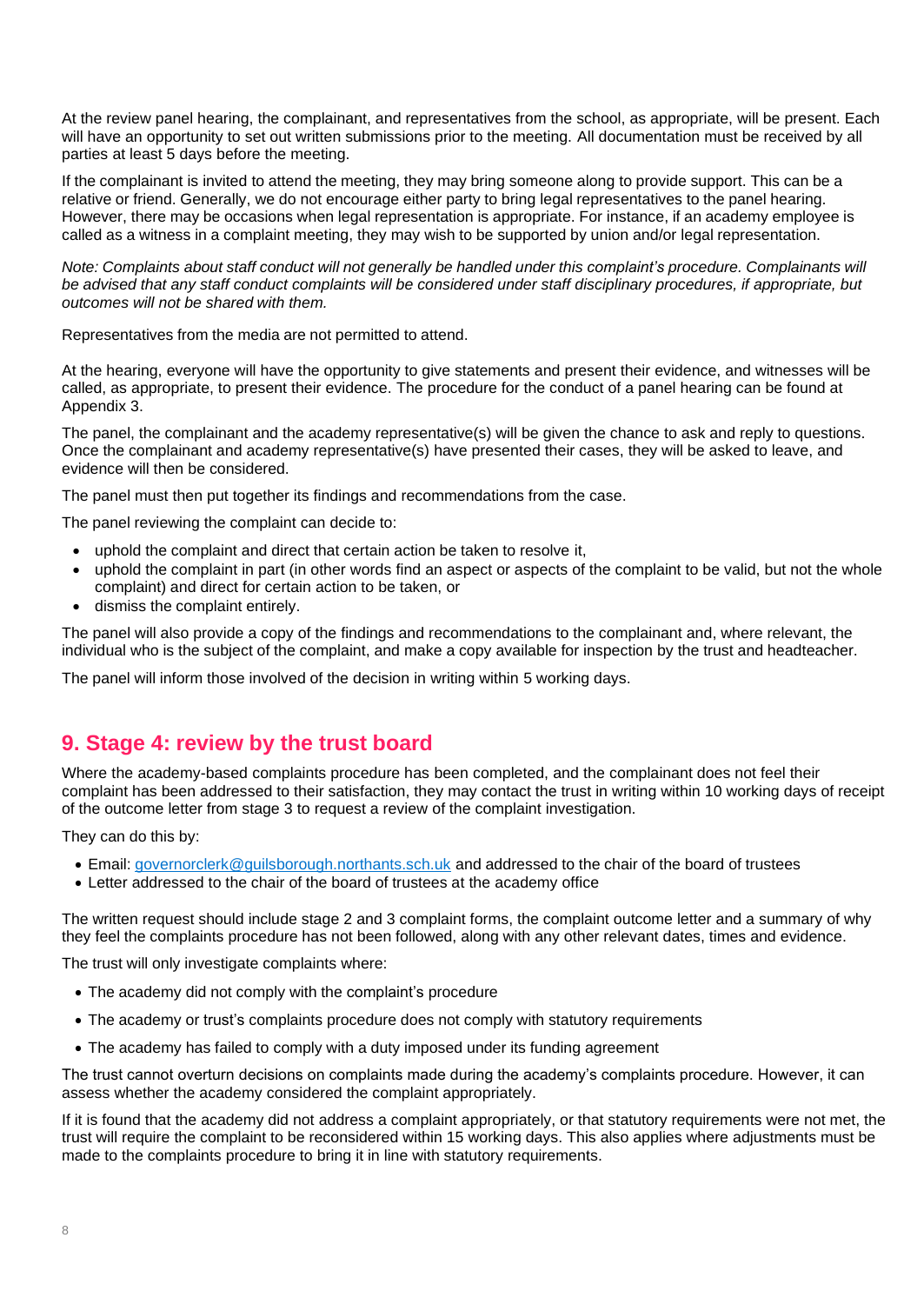# **9.1 Investigation**

Where a complaint is raised with the trust, the trust's investigating officer will acknowledge the complaint in writing within 5 working days.

The academy will be asked to provide the following within 10 working days:

- Details of other relevant policies and procedures
- An explanation of how each stage of the complaint's procedure has been followed
- <span id="page-7-0"></span>• A response to the complaint, including relevant documents and correspondence

The investigating officer will then provide a written response to the complaint within 10 working days.

## **10. Complaints about the trust or central staff**

We use a 3-step process for addressing complaints made about the trust as a whole, or against central staff:

- Stage 1 informal resolution
- Stage 2 formal investigation
- Stage 3 trust board panel hearing

### **Stage 1: Informal resolution**

We make every effort to address any concerns or complaints early through informal measures.

The complainant should raise any concerns as soon as possible with the relevant member of the trust's central team, or the Executive Principal.

If the concern regards the Executive Principal, the complainant should contact the chair of the board of trustees.

If the complainant is unsure who to contact, or needs to contact the chair of the board of trustees, they should contact the trust office:

- Email: [governorclerk@guilsborough.northants.sch.uk](mailto:governorclerk@guilsborough.northants.sch.uk)
- Telephone: The admin clerk on 01604 740641
- Letter addressed to the chair of the board of trustees at the academy office

The process for responding to and investigating an informal complaint about the trust or central staff is the same as that set out in section 6*.*

### **Stage 2: Formal investigation**

If the complaint is not resolved satisfactorily at the informal stage, the complainant must submit a formal complaint in writing using the form in Appendix 1.

The complainant will receive written acknowledgement of their complaint within 5 working days.

The investigating officer (e.g. Executive Principal, Chair of Trustees or other appointed person) will then conduct an investigation, in line with the process set out in section 7 above, providing a written response to the complainant within 10 working days.

# **Stage 3: Trust board panel hearing**

Complaints will be escalated to the panel hearing stage if the complainant is not satisfied with the response to the complaint at the second, formal, stage.

A panel will be appointed by the trust and will consist of 3 members of the board not involved in investigating the complaint in the formal stage. At least 1 panel member must be independent of the management and running of the trust.

The complainant must be notified of the date, time, and location of the review panel at least 5 working days in advance. However, the review panel reserves the right to convene at their convenience rather than that of the complainant. The procedure for the conduct of a panel meeting can be found at Appendix 3. All papers must be made available at least 5 days before the meeting.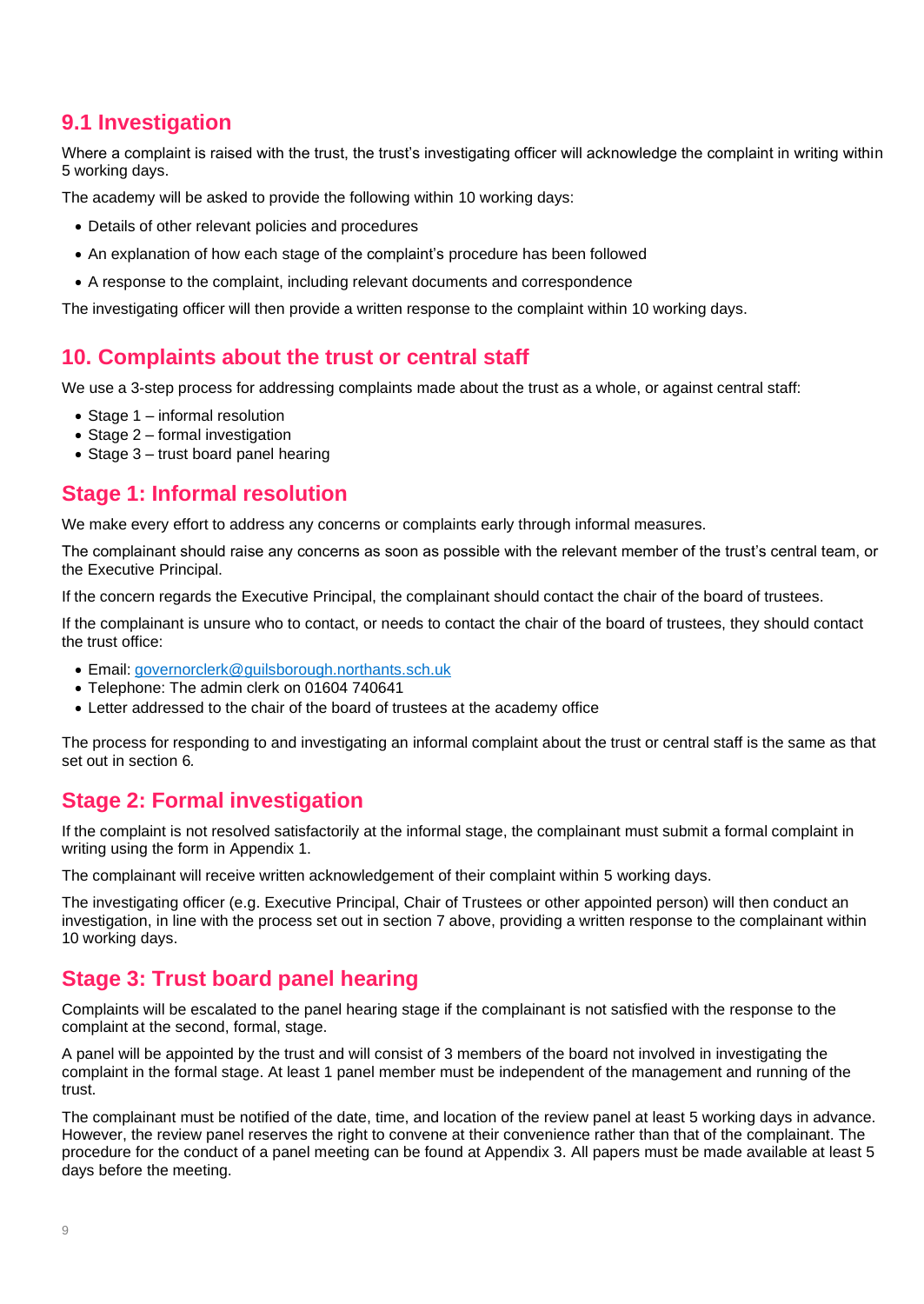The complainant and representatives from the trust, as appropriate, will be present at the panel hearing. Each will have an opportunity to set out written or oral submissions prior to the meeting.

The complainant must be allowed to attend the panel hearing and be accompanied if they wish.

The board will ensure that the hearing is properly minuted.

At the meeting, each individual will have the opportunity to give statements and present their evidence, and witnesses will be called, as appropriate, to present their evidence.

The panel, the complainant and the trust representative(s) will be given the chance to ask and reply to questions. Once the complainant and trust representative(s) have presented their cases, they will be asked to leave, and evidence will then be considered.

The panel must then put together its findings and recommendations from the case. The panel will also provide a copy of the findings and recommendations to the complainant and, where relevant, the individual who is the subject of the complaint, and make a copy available for inspection by the trust.

The panel will inform those involved of the decision in writing within 5 working days.

#### <span id="page-8-0"></span>**11. Referring complaints on completion of the academy and trust procedures**

If the complainant is unsatisfied with the outcome of the academy or trust complaints procedure, they can refer their complaint to the ESFA. The ESFA will check whether the complaint has been dealt with properly. The ESFA will not overturn the academy or trust's decision about a complaint. However, it will look into:

- Whether there was undue delay, or the academy or trust did not comply with its own complaints procedure
- Whether the trust was in breach of its funding agreement with the secretary of state
- Whether the trust has failed to comply with any other legal obligation.

If the complaint was not dealt with properly, the academy or trust will be asked to re-investigate the complaint. If the complaints procedure is found not to meet regulations, the trust will be asked to correct its procedure accordingly.

For more information or to refer a complaint, see the following webpage:

<span id="page-8-1"></span><https://www.gov.uk/complain-about-school>

#### **12. Complaints about our fulfilment of early years requirements**

We will investigate all written complaints relating to the trust's fulfilment of the Early Years Foundation Stage requirements, and notify the complainant of the outcome with 28 days of receiving the complaint. Academies will keep a record of the complaint (see section entitled 'Record Keeping' below) and make this available to Ofsted on request.

Parents and carers can notify Ofsted if they believe that an academy is not meeting Early Years Foundation Stage requirements by:

- Calling 0300 123 4234 or 0300 123 4666
- Emailing [enquiries@ofsted.gov.uk](mailto:enquiries@ofsted.gov.uk)
- Using the online contact form available at <https://www.gov.uk/government/organisations/ofsted#org-contacts>

Academies will notify parents and carers if they become aware that they are to be inspected by Ofsted. Academies will also supply a copy of the inspection report to parents and carers of children attending the setting on a regular basis.

#### **13. Persistent complaints**

Where a complainant tries to re-open the issue with the academy or trust after the complaints procedure has been fully exhausted and the academy or trust has done everything it reasonably can in response to the complaint, the chair of the local governing board or the chair of the board of trustees will inform the complainant that the matter is closed.

If the complainant subsequently contacts the academy or trust again about the same issue, the academy or trust can choose not to respond. The normal circumstance in which the academy or trust will not respond is if:

• The academy or trust has taken every reasonable step to address the complainant's needs, *and*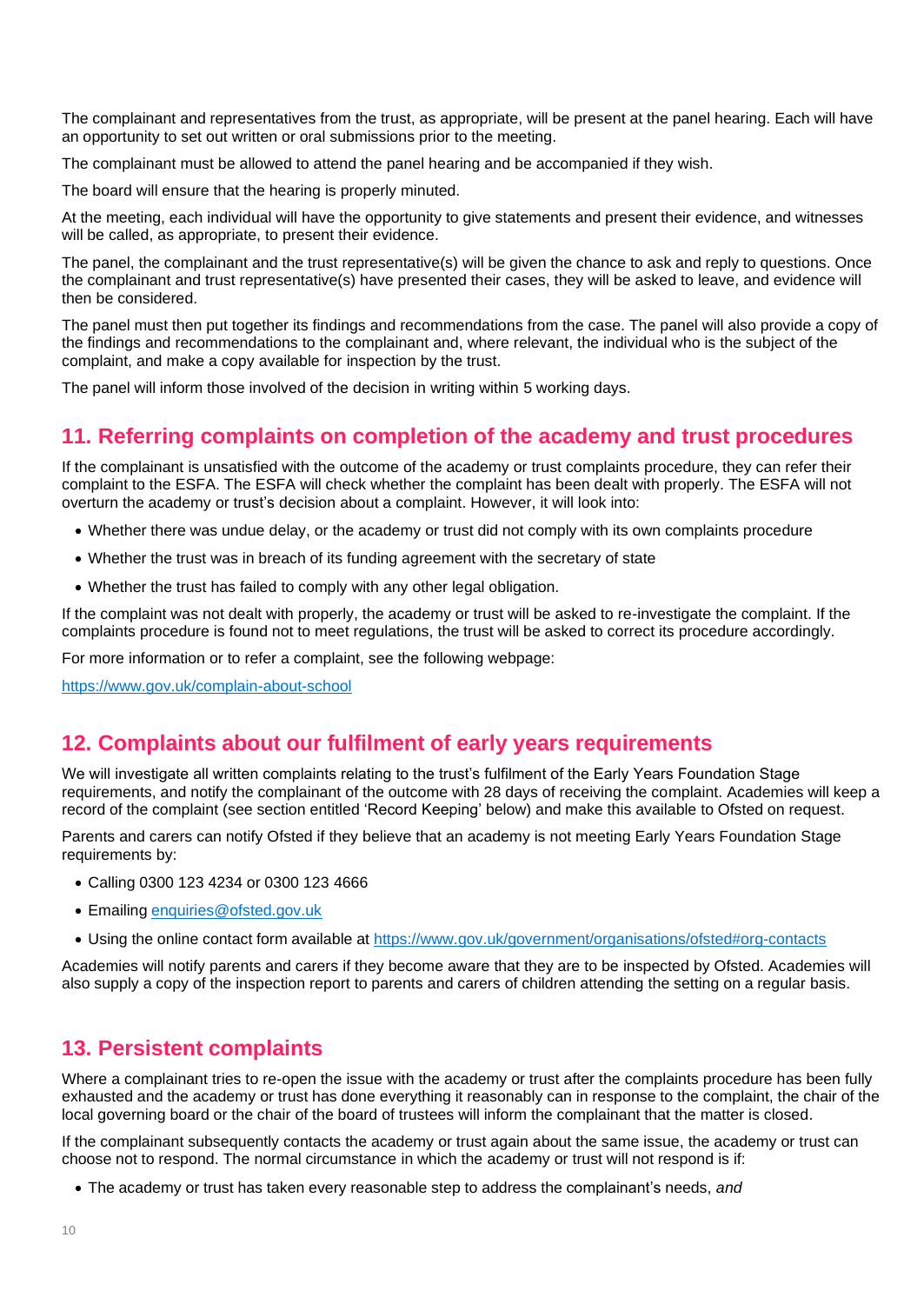- The complainant has been given a clear statement of the academy or trust's position and their options (if any), *and*
- The complainant is contacting the academy or trust repeatedly but making substantially the same points each time.

However, this list is not intended to be exhaustive.

The academy or trust will be most likely to choose not to respond if:

- There is reason to believe the individual is contacting the academy with the intention of causing disruption or inconvenience, and/or
- The individual's letters/emails/telephone calls are often or always abusive or aggressive, and/or
- The individual makes insulting personal comments about, or threats towards, academy or trust staff.

Unreasonable behaviour which is abusive, offensive, or threatening may constitute an unreasonably persistent complaint.

Once the academy or trust has decided that it is appropriate to stop responding, the complainant will be informed in writing, either by letter or email.

The academy or trust will ensure when making this decision that complainants making any new complaint are heard, and that the academy and trust act reasonably.

#### **Unreasonably persistent complaints**

The Trust is accountable for the proper use of public money and must ensure that money is spent wisely. In doing so it must strive to achieve value for both complainants and the wider public.

The Trust is committed to dealing with all complaints fairly and impartially and to providing a high-quality service to those who make them. As part of this service, it does not normally limit the contact complainants have with the academy. However, there are a small number of complainants who, because of their frequent contact with the academy, hinder consideration of their or other people's, complaints. Such complainants are referred to as 'unreasonably persistent complainants' and, exceptionally, steps may be taken to limit their contact with the academy.

These are some of the actions and behaviours of unreasonable and unreasonably persistent complainants which academies often find problematic. It is by no means an exhaustive list.

- Refusing to specify the grounds of a complaint, despite offers of assistance with this from the academy's staff.
- Refusing to co-operate with the complaints investigation process while still wishing their complaint to be resolved.
- Refusing to accept that issues are not within the remit of a complaints procedure despite having been provided with information about the procedure's scope.
- Insisting on the complaint being dealt with in ways which are incompatible with the adopted complaints procedure or with good practice.
- Making what appear to be groundless complaints about the staff dealing with the complaints and seeking to have them replaced.
- Changing the basis of the complaint as the investigation proceeds and/or denying statements he or she made at an earlier stage.
- Introducing new information which the complainant expects to be taken into account and commented on or raising large numbers of detailed questions which are particularly time consuming and costly to respond to and insisting they are all fully answered.
- Electronically recording meetings and conversations without the prior knowledge and consent of the other persons involved.
- Adopting a 'scattergun' approach: pursuing a complaint or complaints with the academy and, at the same time, with a Member of Parliament/a councilor/the Authorities' independent auditor/the Local Authority/local police/solicitors/the Ombudsman/OFSTED.
- Making unnecessarily excessive demands on the time and resources of staff whilst a complaint is being looked into by for example excessive telephoning or sending emails to numerous academy staff, writing lengthy complex letters every few days and expecting immediate responses.
- Submitting repeat complaints, after complaints processes have been completed, essentially about the same issues, with additions/variations which the complainant insists make these 'new' complaints which should be put through the full complaint's procedure.
- Refusing to accept the decision or repeatedly arguing the point and complaining about the decision.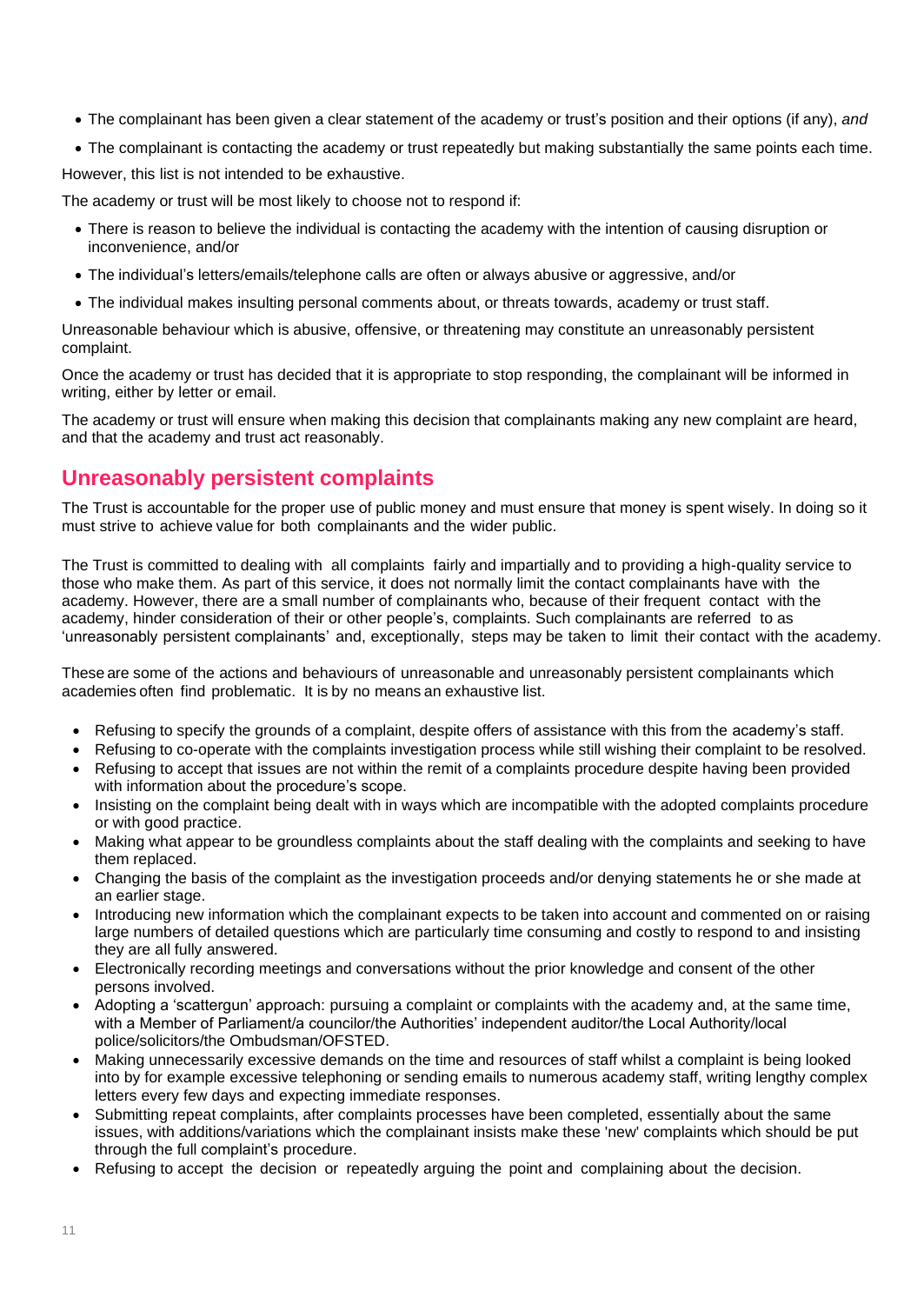The decision to restrict a persistent/unreasonable complainant's access to the academy will be taken by the Head of School / Principal and will normally follow a prior warning to the complainant. Any restrictions imposed will be appropriate and proportionate. The options we are most likely to consider are:

- requesting contact in a particular form (for example, letters only);
- requiring contact to take place with a named member of staff;
- restricting telephone calls to specified days and times; and/or
- asking the complainant to enter into an agreement about their future contacts with the academy.

In all cases where a GMAT academy decides to treat someone as an unreasonably persistent complainant, the academy will write to tell the complainant why we believe his or her behaviour falls into that category, what action the academy is taking and the duration of that action. The academy will also tell them how they can challenge the decision if they disagree with it. If the academy decides to carry on treating someone as an unreasonably persistent complainant and is still investigating their complaint six months later, it will carry out a review and decide if restrictions will continue.

Where a complainant whose case is closed persists in communicating about the same issue, this will be treated as a serial complaint in respect of the issue concerned.

New complaints from people who have previously been identified as unreasonably persistent complainants will be treated on their merits.

## <span id="page-10-0"></span>**14. Record-keeping and confidentiality**

The academy will record the progress of all complaints, including information about:

- Actions taken at all stages
- The stage at which the complaint was resolved
- The final outcome.

The records will also include copies of letters and email, and notes related to meetings and phone calls.

This material will be treated as confidential and stored securely in the academy office and will be viewed only by those involved in investigating the complaint or on the review panel.

In the case of complaints about the trust or central staff, these records will be managed by the admin clerk to the board of trustees and will be stored securely in the trust's offices under restricted access.

This is except where the secretary of state (or someone acting on their behalf) or the complainant requests access to records of a complaint through a freedom of information (FOI) request or under the terms of the Data Protection Act, or where the material must be made available during a academy inspection.

Records of complaints will be kept for 6 years.

The details of the complaint, including the names of individuals involved, will not be shared with the whole local governing board of the academy (or the entire trust board) in case a review panel needs to be organised at a later point.

Where the local governing board is aware of the substance of the complaint before the review panel stage, the academy will (where reasonably practicable) arrange for an independent panel to hear the complaint.

Complainants also have the right to request an independent panel if they believe there is likely to be bias in the proceedings. The decision to approve this request is made by the local governing board, who will not unreasonably withhold consent.

### <span id="page-10-1"></span>**15. Learning lessons**

The local governing board will review any underlying issues raised by complaints with the headteacher where appropriate, and respecting confidentiality, to determine whether there are any improvements that the academy can make to its procedures or practice to help prevent similar events in the future.

The Executive Principal and trust board will receive regular reports on the types of complaints received in each academy in order to support the development of appropriate support structures, and to inform any improvements to procedures or practice.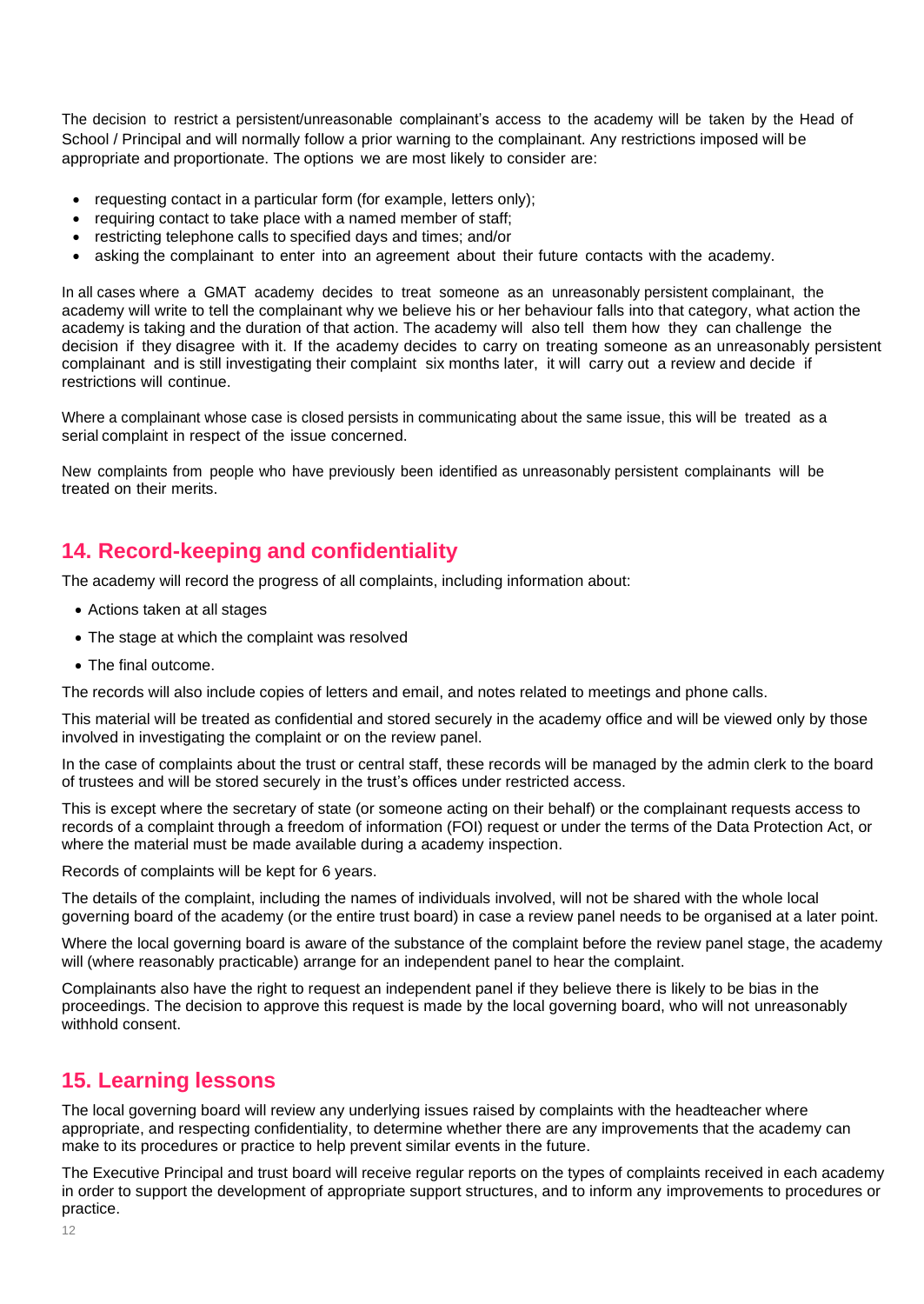# <span id="page-11-0"></span>**16. Monitoring arrangements**

The local governing board will monitor the effectiveness of the academy complaints procedure in ensuring that complaints are handled properly.

The local governing board will track the number and nature of complaints, and review underlying issues as stated in the section entitled 'Learning lessons'.

The complaints records are logged and managed by the academy's different support staff, depending on who the complaint is about.

The Executive Principal will monitor the effectiveness of the complaints procedure trust-wide.

This policy will be reviewed by Executive Principal every 3 years.

At each review, the policy will be approved by the trust board.

## <span id="page-11-1"></span>**17. Links with other policies**

Policies dealing with other forms of complaints include:

- Child protection and safeguarding policy and procedures
- Admissions policy
- Exclusions policy
- Staff grievance procedures
- Staff disciplinary procedures
- SEN policy and information report.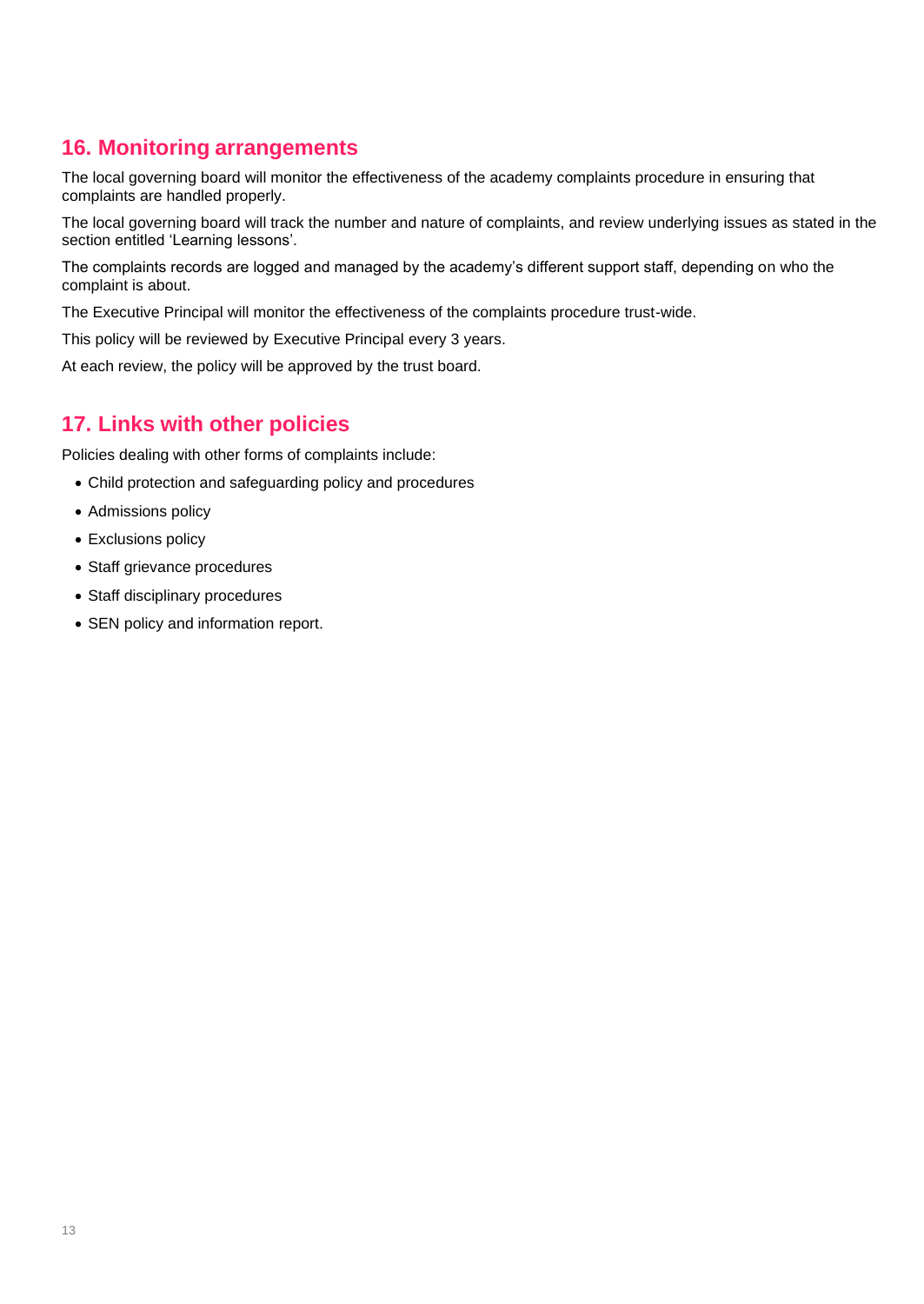#### **Appendix 1: Stage 2 Complaint Form**

For complaints regarding an individual academy in Guilsborough Multi Academy Trust not including the Principal or Head of School: Please complete and return to the *Principal PA [principalpa@guilsborough.northants.sch.uk](mailto:principalpa@guilsborough.northants.sch.uk)* for Guilsborough Academy and [head@naseby](mailto:head@naseby-ce.northants-ecl.gov.uk)[ce.northants-ecl.gov.uk](mailto:head@naseby-ce.northants-ecl.gov.uk)

*For complaints regarding the Principal or Head of School:* Please complete and return to the *Clerk to Governors [governorclerk@guilsborough.northants.sch.uk](mailto:governorclerk@guilsborough.northants.sch.uk)* for Guilsborough Academy and for Naseby Academy and address to the Chair of Governors marked confidential.

*For complaints regarding Guilsborough Multi Academy Trust:* Please complete and return to *[governorclerk@guilsborough.northants.sch.uk](mailto:governorclerk@guilsborough.northants.sch.uk)* and address to the Chair of the Trustees marked confidential.

The complaints co-ordinator or clerk will acknowledge receipt and explain what action will be taken.

| Your name:                                                                                                                      | Your relationship to the pupil (if relevant): |
|---------------------------------------------------------------------------------------------------------------------------------|-----------------------------------------------|
| Pupil's name (if relevant):                                                                                                     | Academy attended:                             |
| <b>Parental Address:</b>                                                                                                        |                                               |
|                                                                                                                                 |                                               |
| Postcode:<br>Day time telephone number: Evening telephone number:<br>Email:                                                     |                                               |
| Who or what is your complaint about?                                                                                            |                                               |
| Please give details of your complaint, including what contact you have had about it and what actions have been taken so<br>far. |                                               |
|                                                                                                                                 |                                               |
|                                                                                                                                 |                                               |
|                                                                                                                                 |                                               |
|                                                                                                                                 |                                               |
|                                                                                                                                 |                                               |
|                                                                                                                                 |                                               |
|                                                                                                                                 |                                               |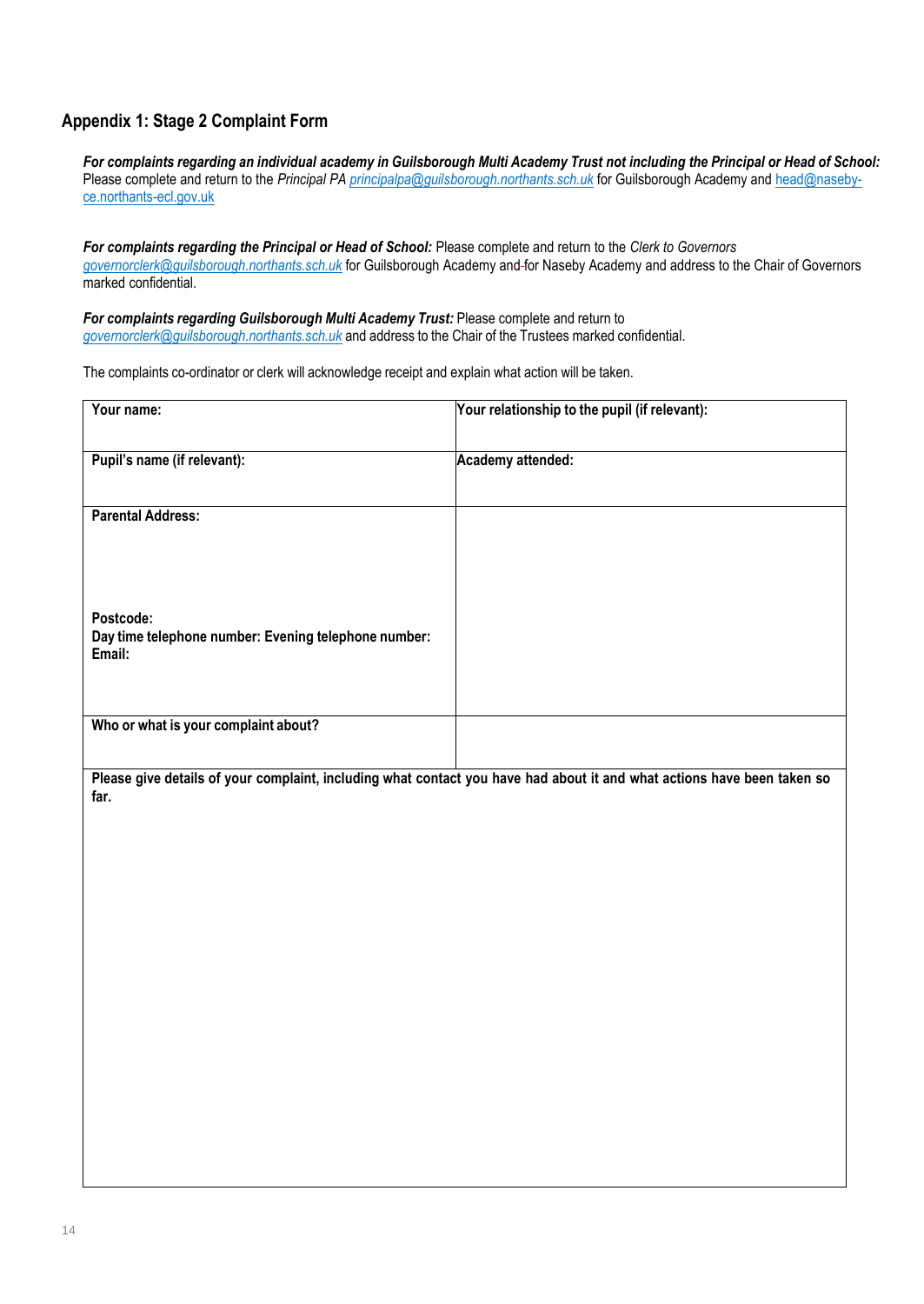



**The reason why this was not a satisfactory resolution for you**

**What actions do you feel might resolve the problem at this stage?**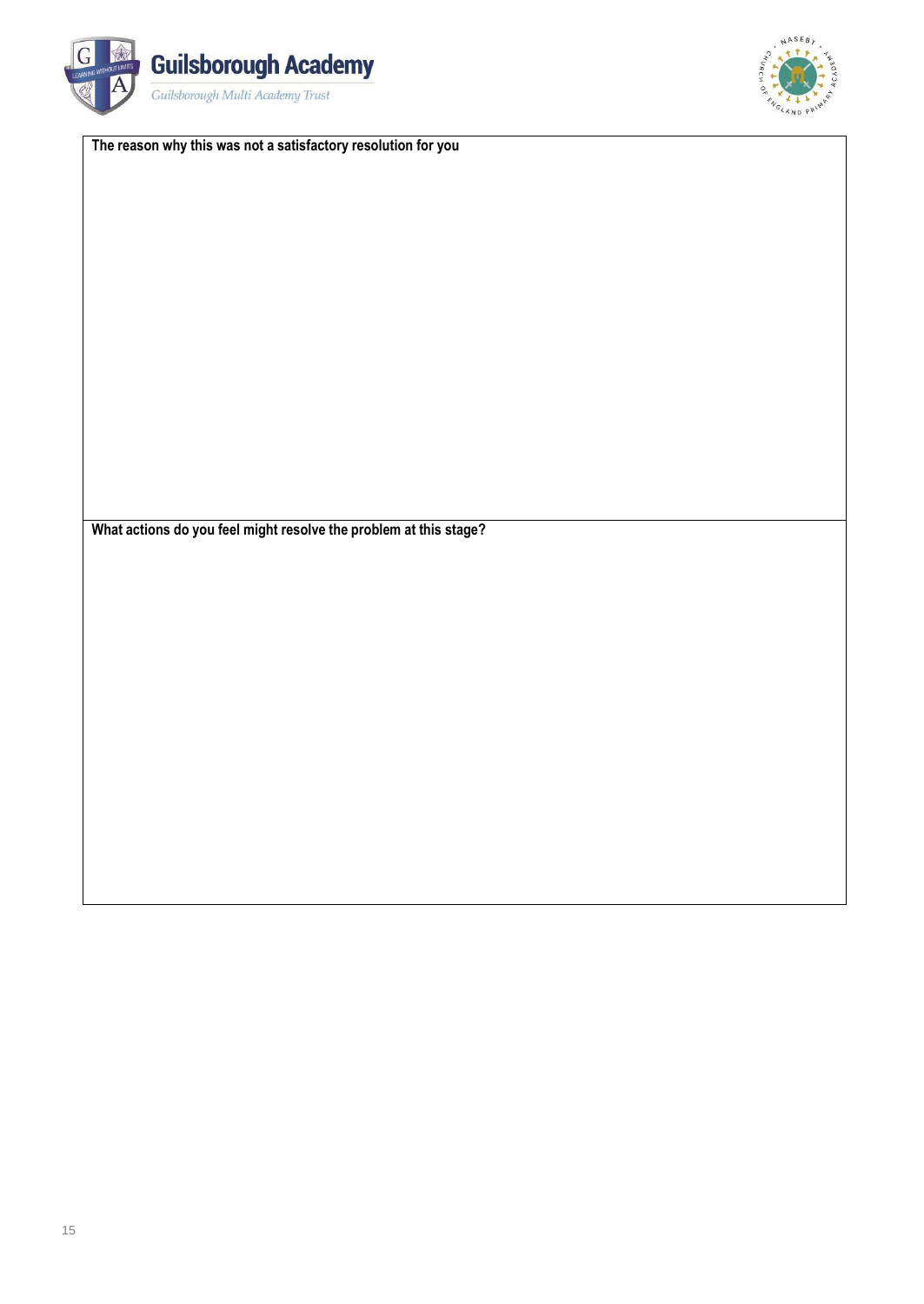



**Are you attaching any paperwork? If so, please give details.**

| Signature:                    |  |
|-------------------------------|--|
| Date:                         |  |
|                               |  |
| <b>Official use</b>           |  |
| Date acknowledgement sent:    |  |
| By who:                       |  |
|                               |  |
| <b>Complaint referred to:</b> |  |
|                               |  |
|                               |  |
| Date:                         |  |
|                               |  |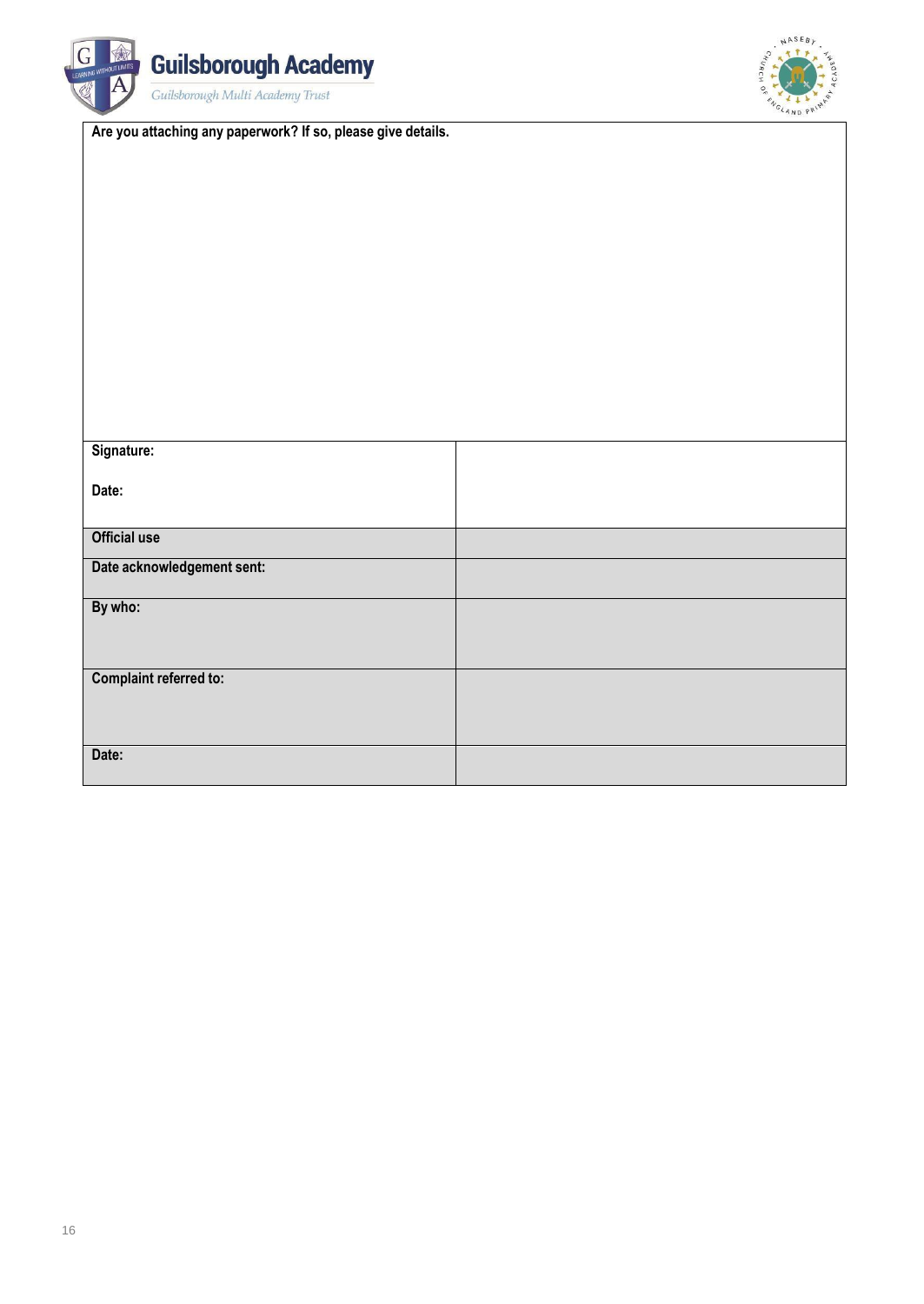



#### **Appendix 2: Stage 3 Complaint Form, please include your stage 2 complaint form when submitting your complaint and include only new information on this form.**

For complaints regarding an individual academy in Guilsborough Multi Academy Trust not including the Principal or Head of School: Please complete and return to the *Principal PA [principalpa@guilsborough.northants.sch.uk](mailto:principalpa@guilsborough.northants.sch.uk)* for Guilsborough Academy and [head@naseby](mailto:head@naseby-ce.northants-ecl.gov.uk)[ce.northants-ecl.gov.uk](mailto:head@naseby-ce.northants-ecl.gov.uk)

*For complaints regarding the Principal or Head of School:* Please complete and return to the *Clerk to Governors [governorclerk@guilsborough.northants.sch.uk](mailto:governorclerk@guilsborough.northants.sch.uk)* for Guilsborough Academy and [governorclerk@nasebyacademy.com](mailto:governorclerk@nasebyacademy.com) for Naseby Academy and address to the Chair of Governors.

*For complaints regarding Guilsborough Multi Academy Trust:* Please complete and return to *[governorclerk@guilsborough.northants.sch.uk](mailto:governorclerk@guilsborough.northants.sch.uk)* and address to the Chair of the Trustees.

The complaints co-ordinator or clerk will acknowledge receipt and explain what action will be taken.

| Your name:                                                                  | Your relationship to the pupil (if relevant):                                                                           |
|-----------------------------------------------------------------------------|-------------------------------------------------------------------------------------------------------------------------|
| Pupil's name (if relevant):                                                 | Academy attended:                                                                                                       |
| <b>Parental Address:</b>                                                    |                                                                                                                         |
| Postcode:<br>Day time telephone number: Evening telephone number:<br>Email: |                                                                                                                         |
| Who or what is your complaint about?                                        |                                                                                                                         |
| far.                                                                        | Please give details of your complaint, including what contact you have had about it and what actions have been taken so |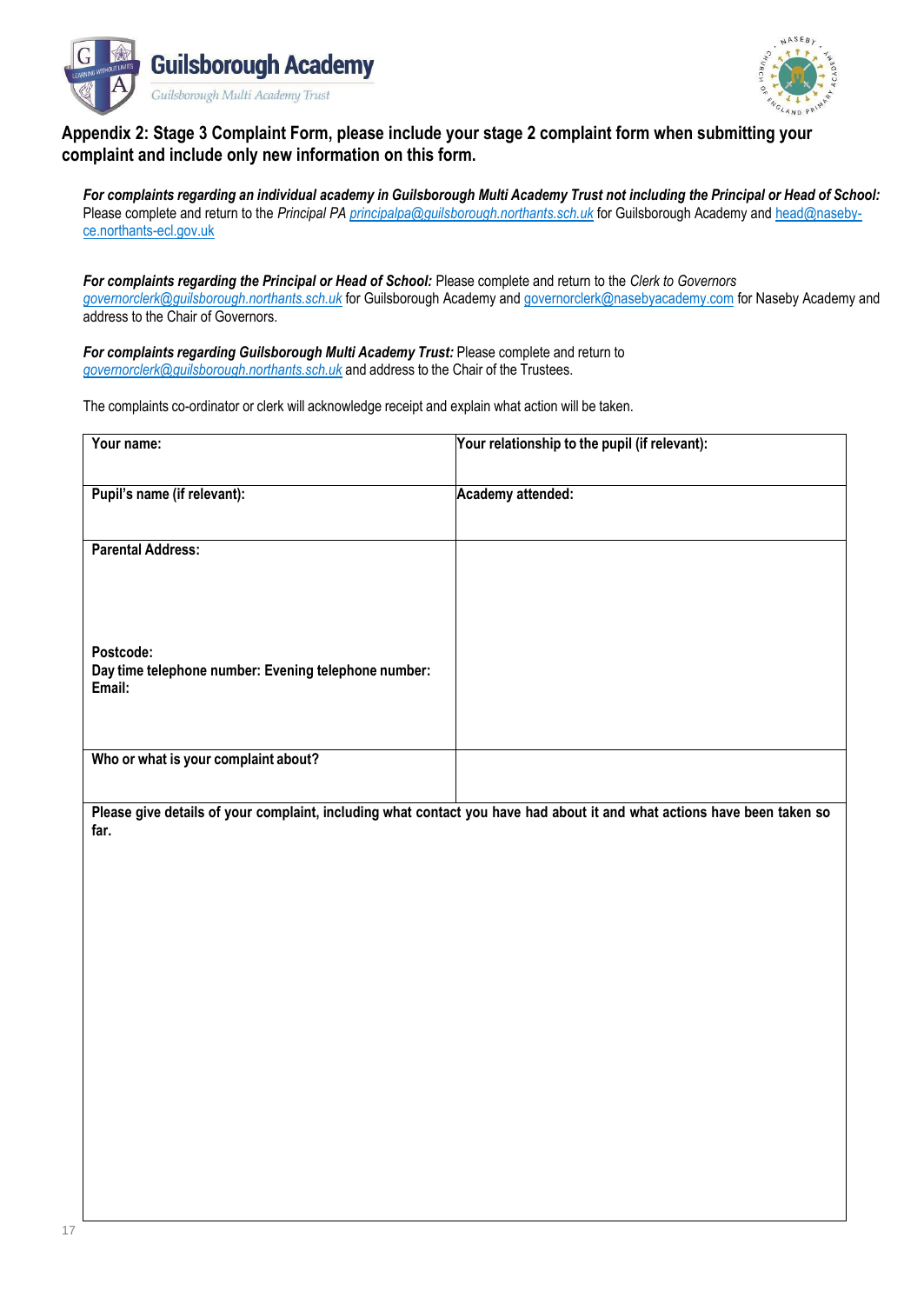**The reason why this was not a satisfactory resolution to you**

**What actions do you feel might resolve the problem at this stage?**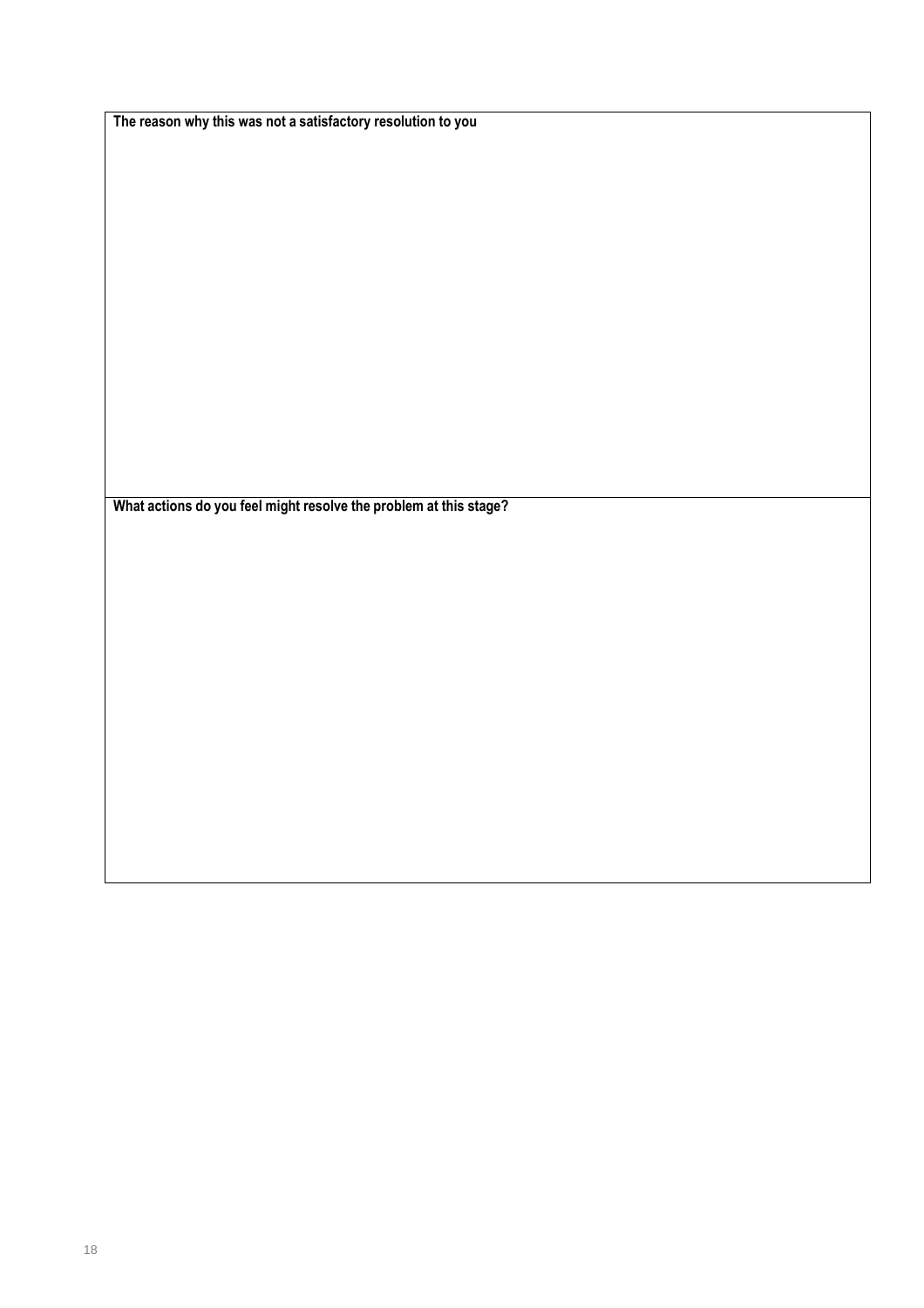| Are you attaching any paperwork? If so, please give details. |  |
|--------------------------------------------------------------|--|
|                                                              |  |
|                                                              |  |
|                                                              |  |
|                                                              |  |
|                                                              |  |
|                                                              |  |
|                                                              |  |
|                                                              |  |
| Signature:                                                   |  |
|                                                              |  |
| Date:                                                        |  |
| <b>Official use</b>                                          |  |
| Date acknowledgement sent:                                   |  |
| By who:                                                      |  |
|                                                              |  |
| <b>Complaint referred to:</b>                                |  |
|                                                              |  |
| Date:                                                        |  |
|                                                              |  |

#### **Appendix 3 - Procedure for the Conduct of a Panel Hearing**

- 1. The chair of the panel should invite all parties (except any witnesses) into the room, introduce them and explain the role of each person.
- 2. The chair should explain to all present that the purpose of the hearing is to review the complaint and try to resolve it and achieve reconciliation between the academy and the complainant. However, it may only be possible to establish the facts of a situation and make recommendations about future action.
- 3. The chair should then ascertain whether the proposed procedure is acceptable. If so, the meeting will proceed along the following lines:
- a) The complainant describes his/her complaint and may call witnesses.
- b) The Principal may seek clarification from the complainant and any witnesses.
- c) The governors' panel or its advisers may seek clarification from the complainant and any witnesses.
- d) The Principal will respond to the complaint and may call witnesses.
- e) The complainant may seek clarification from the Principal and any witnesses.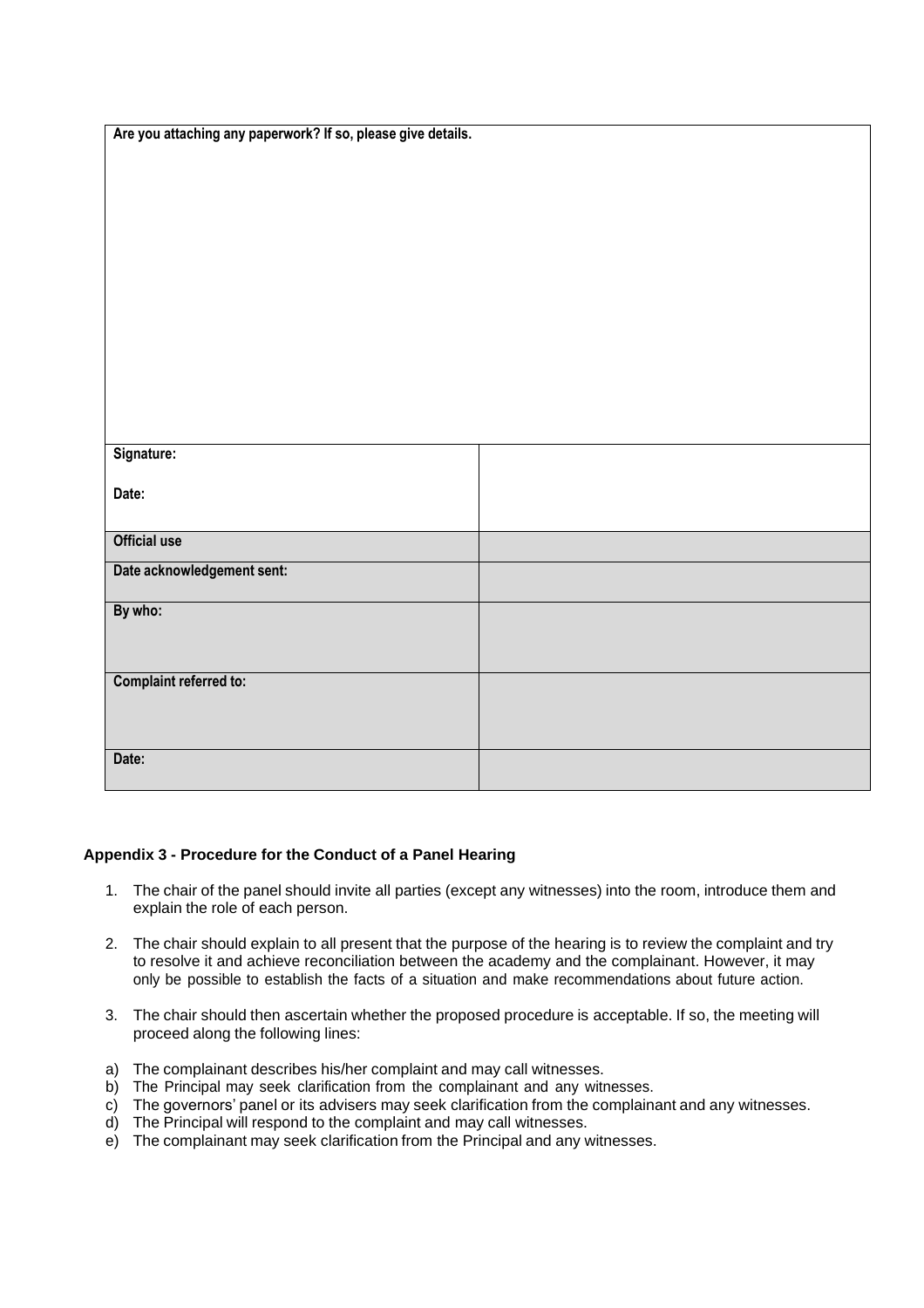- f) The governors' panel (including any advisers) may seek clarification from the Principal and any witnesses.
- g) The Principal will be given the opportunity to sum up.
- h) The complainant will be given the opportunity to sum up.
- i) Both parties will leave the room to allow the panel to deliberate but any advisers may remain to offer technical and procedural advice.
- 4. The panel should make a decision or judgement on: the validity of the complaint; appropriate action to be taken by the academy and/or parent and where appropriate, recommendations on changes to the academy's systems or procedures to ensure similar problems do not arise in the future.
- 5. The decision or judgement will be confirmed in writing within 5 working days.

NB If there is more than one complainant this procedure should be followed for each one in turn, unless the complainants agree to the complaint being heard with all present in one sitting.

#### **Roles and Responsibilities**

#### **Complainant**

The complainant will receive a more effective response to the complaint if they:

- explain the complaint in full as early as possible
- co-operate with the academy in seeking a solution to the complaint
- respond promptly to requests for information or meetings or in agreeing the details of the complaint
- ask for assistance as needed
- treat all those involved in the complaint with respect
- refrain from publicising the details of their complaint on social media and respect confidentiality.

#### **Investigator**

The investigator's role is to establish the facts relevant to the complaint by:

- providing a comprehensive, open, transparent and fair consideration of the complaint through:
	- $\circ$  sensitive and thorough interviewing of the complainant to establish what has happened and who has been involved
	- $\circ$  interviewing staff and children/young people and other people relevant to the complaint
	- o consideration of records and other relevant information
	- o analysing information
- liaising with the complainant and the complaints co-ordinator as appropriate to clarify what the complainant feels would put things right.

The investigator should:

- conduct interviews with an open mind and be prepared to persist in the questioning
- keep notes of interviews or arrange for an independent note taker to record minutes of the meeting
- ensure that any papers produced during the investigation are kept securely pending any appeal
- be mindful of the timescales to respond
- prepare a comprehensive report for the Head of School/Principal or complaints panel that sets out the facts, identifies solutions and recommends courses of action to resolve problems.

The Head of School/Principal or complaints panel will then determine whether to uphold or dismiss the complaint and communicate that decision to the complainant, providing the appropriate escalation details.